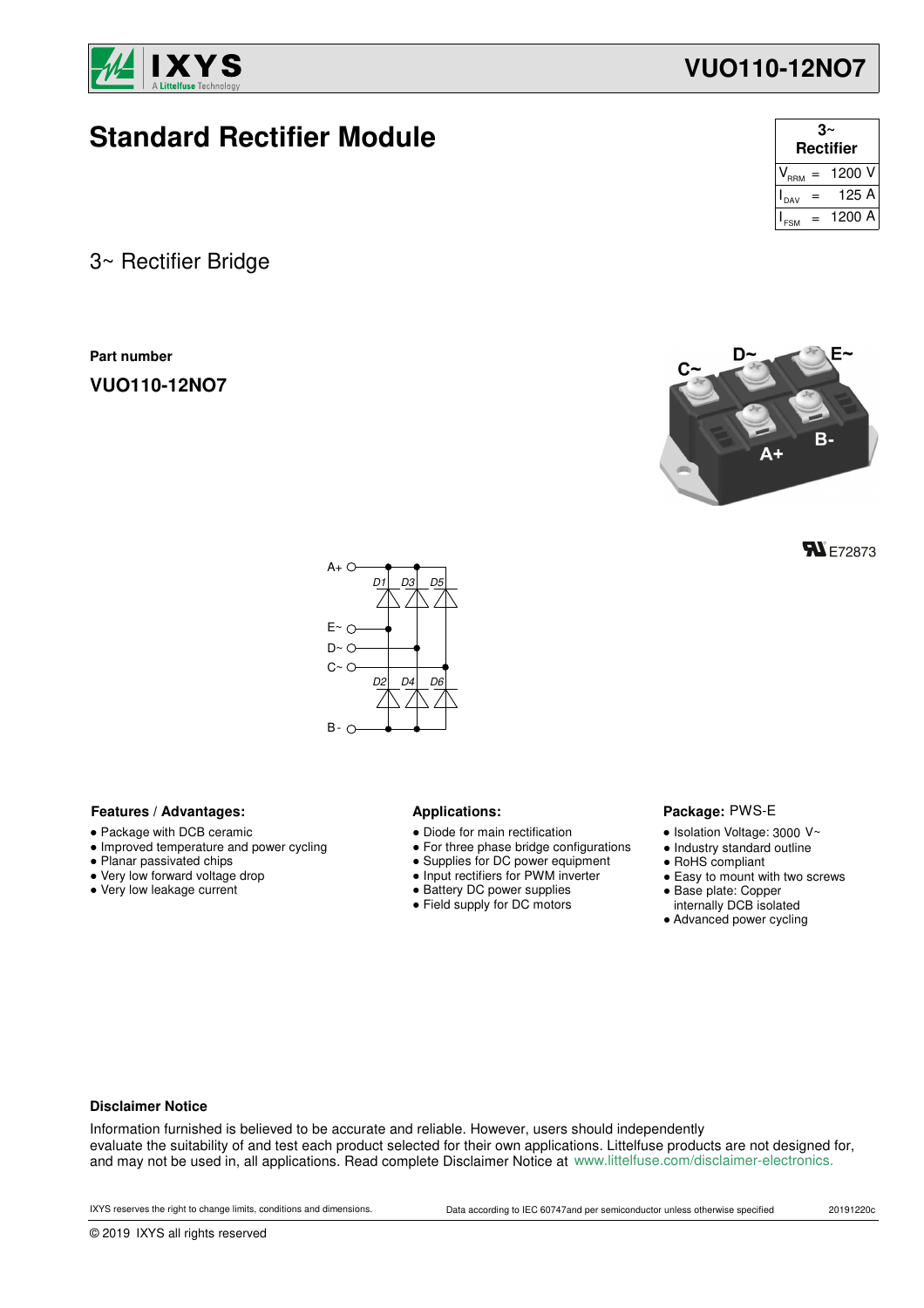

# **VUO110-12NO7**

| <b>Rectifier</b>           |                                               |                                  |                         |      | Ratings |                |                   |
|----------------------------|-----------------------------------------------|----------------------------------|-------------------------|------|---------|----------------|-------------------|
| Symbol                     | <b>Definition</b>                             | <b>Conditions</b>                |                         | min. | typ.    | max.           | Unit              |
| $V_{\text{RSM}}$           | max. non-repetitive reverse blocking voltage  |                                  | $T_{V,1} = 25^{\circ}C$ |      |         | 1300           | $\vee$            |
| $V_{RRM}$                  | max. repetitive reverse blocking voltage      |                                  | $T_{V,1} = 25^{\circ}C$ |      |         | 1200           | $\vee$            |
| $I_R$                      | reverse current                               | $V_{B}$ = 1200 V                 | $T_{VJ} = 25^{\circ}C$  |      |         | 100            | μA                |
|                            |                                               | $V_{\rm B} = 1200$ V             | $T_{VJ} = 150^{\circ}C$ |      |         | $\overline{c}$ | mA                |
| $V_F$                      | forward voltage drop                          | $IE = 50 A$                      | $T_{V,1} = 25^{\circ}C$ |      |         | 1.13           | $\vee$            |
|                            |                                               | $I_F = 150 A$                    |                         |      |         | 1.46           | V                 |
|                            |                                               | 50 A<br>$IF =$                   | $T_{VJ} = 125 °C$       |      |         | 1.04           | $\vee$            |
|                            |                                               | $I_F = 150 A$                    |                         |      |         | 1.47           | V                 |
| <b>I</b> DAV               | bridge output current                         | $T_c = 110^{\circ}$ C            | $T_{V1} = 150^{\circ}C$ |      |         | 125            | A                 |
|                            |                                               | rectangular<br>$d = \frac{1}{3}$ |                         |      |         |                |                   |
| $V_{F0}$                   | $T_{V,1} = 150^{\circ}C$<br>threshold voltage |                                  |                         |      |         | 0.79           | $\vee$            |
| rF                         | slope resistance                              | for power loss calculation only  |                         |      |         | 4.5            | $m\Omega$         |
| $\mathbf{R}_{\text{thJC}}$ | thermal resistance junction to case           |                                  |                         |      |         | 0.7            | K/W               |
| $R_{thCH}$                 | thermal resistance case to heatsink           |                                  |                         |      | 0.3     |                | K/W               |
| $P_{\text{tot}}$           | total power dissipation                       |                                  | $T_c = 25^{\circ}C$     |      |         | 175            | W                 |
| $I_{FSM}$                  | max. forward surge current                    | $t = 10$ ms; (50 Hz), sine       | $T_{VJ} = 45^{\circ}C$  |      |         | 1.20           | kA                |
|                            |                                               | $t = 8,3$ ms; (60 Hz), sine      | $V_{\rm R} = 0 V$       |      |         | 1.30           | kA                |
|                            |                                               | $t = 10$ ms; (50 Hz), sine       | $T_{VJ} = 150 °C$       |      |         | 1.02           | kA                |
|                            |                                               | $t = 8,3$ ms; (60 Hz), sine      | $V_{\rm R} = 0 V$       |      |         | 1.10           | kA                |
| 12t                        | value for fusing                              | $t = 10$ ms; (50 Hz), sine       | $T_{V,1} = 45^{\circ}C$ |      |         | 7.20           | kA <sup>2</sup> S |
|                            |                                               | $t = 8.3$ ms; (60 Hz), sine      | $V_{\rm R} = 0 V$       |      |         | 6.98           | kA <sup>2</sup> S |
|                            |                                               | $t = 10$ ms; (50 Hz), sine       | $T_{VJ} = 150^{\circ}C$ |      |         | 5.20           | kA <sup>2</sup> S |
|                            |                                               | $t = 8.3$ ms; (60 Hz), sine      | $V_{\rm B} = 0 V$       |      |         | 5.04           | kA <sup>2</sup> S |
| $C_{J}$                    | junction capacitance                          | $V_B = 400 V$ ; f = 1 MHz        | $T_{VJ} = 25^{\circ}C$  |      | 37      |                | pF                |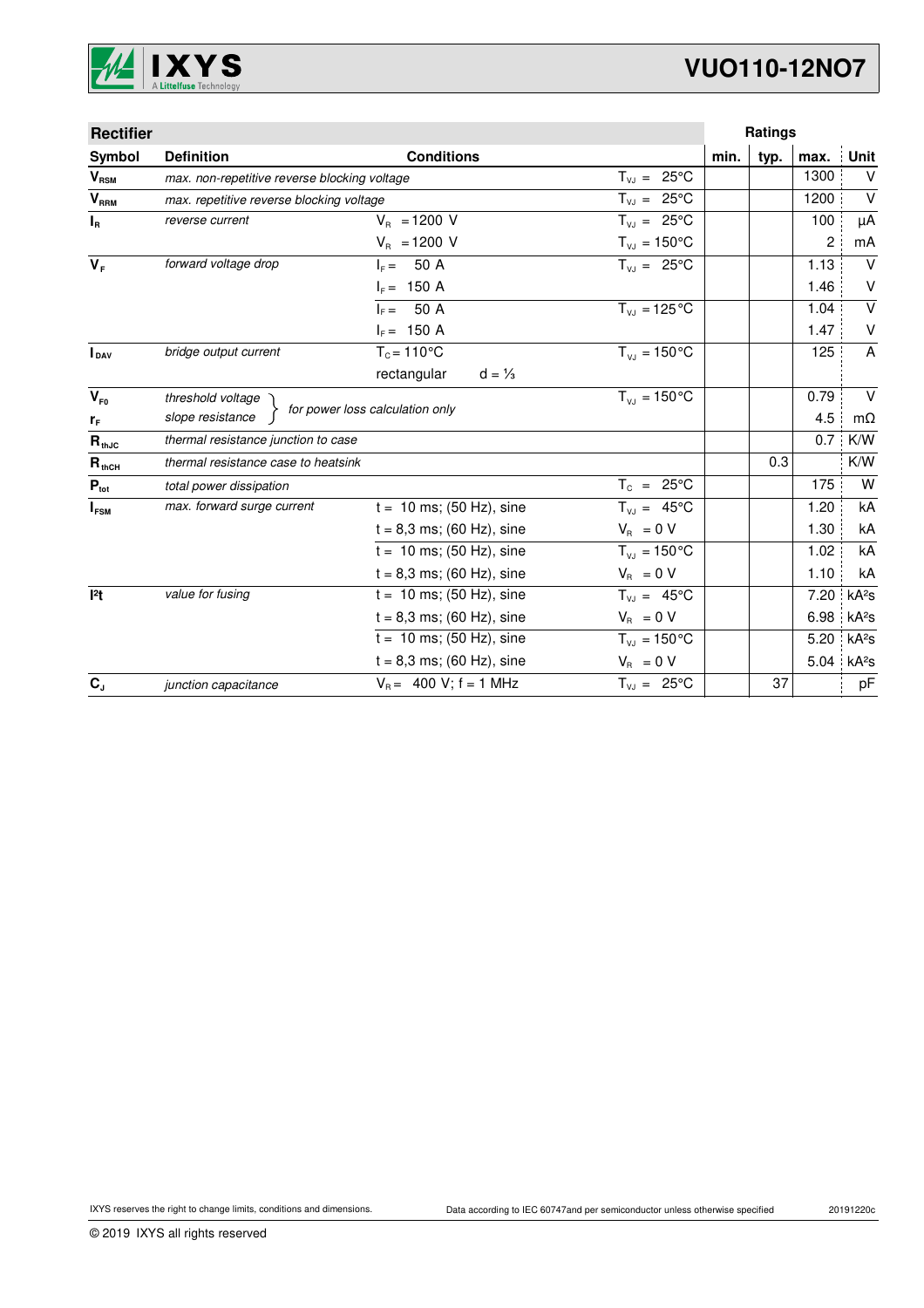

| Package                | <b>PWS-E</b>                 |                                                              |                            |       | <b>Ratings</b> |      |      |
|------------------------|------------------------------|--------------------------------------------------------------|----------------------------|-------|----------------|------|------|
| Symbol                 | <b>Definition</b>            | <b>Conditions</b>                                            |                            | min.  | typ.           | max. | Unit |
| I <sub>RMS</sub>       | <b>RMS</b> current           | per terminal                                                 |                            |       |                | 200  | A    |
| $T_{\nu J}$            | virtual junction temperature |                                                              |                            | $-40$ |                | 150  | °C   |
| $T_{op}$               | operation temperature        |                                                              |                            | $-40$ |                | 125  | °C   |
| $T_{\text{stg}}$       | storage temperature          |                                                              |                            | -40   |                | 125  | °C   |
| Weight                 |                              |                                                              |                            |       | 284            |      | g    |
| $M_{\rm p}$            | mounting torque              |                                                              |                            | 4.25  |                | 5.75 | Nm   |
| $M_{+}$                | terminal torque              |                                                              |                            | 4.25  |                | 5.75 | Nm   |
| $d_{\mathsf{Spp/App}}$ |                              | creepage distance on surface   striking distance through air | terminal to terminal       | 12.0  |                |      | mm   |
| $d_{\text{sph/Apb}}$   |                              |                                                              | terminal to backside       | 26.0  |                |      | mm   |
| v<br><b>ISOL</b>       | <i>isolation</i> voltage     | second<br>$= 1$                                              | 50/60 Hz, RMS; IsoL ≤ 1 mA | 3000  |                |      | V    |
|                        |                              | $= 1$ minute                                                 |                            | 2500  |                |      | ٧    |



| Orderina | Ordering Number           | <b>Marking on Product</b> | <b>Delivery Mode</b> | Quantity | Code No. |
|----------|---------------------------|---------------------------|----------------------|----------|----------|
| Standard | $-12NO7$<br>- VUC<br>10-i | 12NO7<br>VUO110-          | Box                  |          | 462370   |

|                     | <b>Equivalent Circuits for Simulation</b> |           | * on die level | $T_{V1} = 150^{\circ}C$ |
|---------------------|-------------------------------------------|-----------|----------------|-------------------------|
| $I - (V_0)$         | $R_0$ -                                   | Rectifier |                |                         |
| $V_{0 \text{ max}}$ | threshold voltage                         | 0.79      |                |                         |
| $R_{0 \text{ max}}$ | slope resistance *                        | 3.3       |                | $m\Omega$               |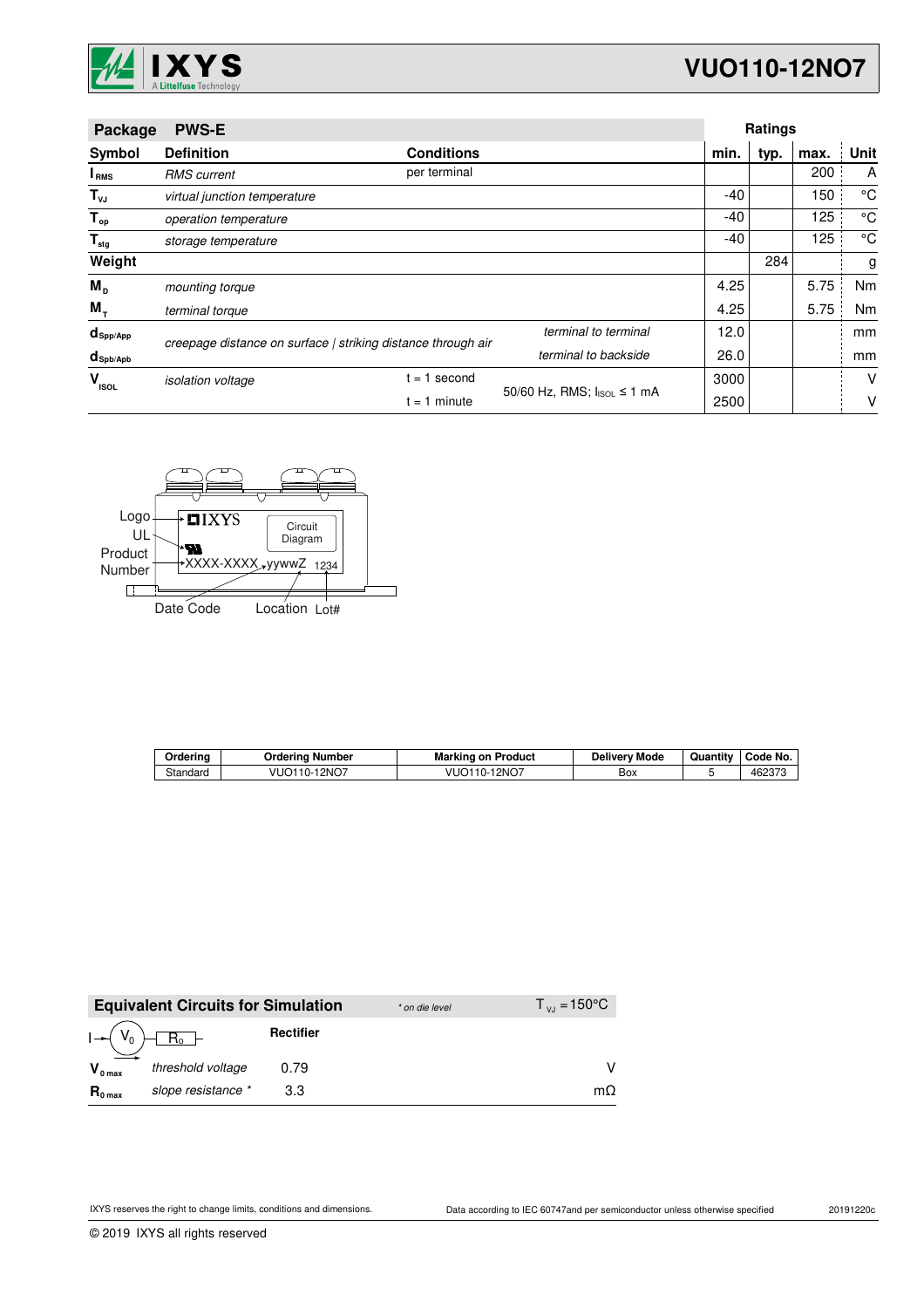

## **VUO110-12NO7**

 **Outlines PWS-E**